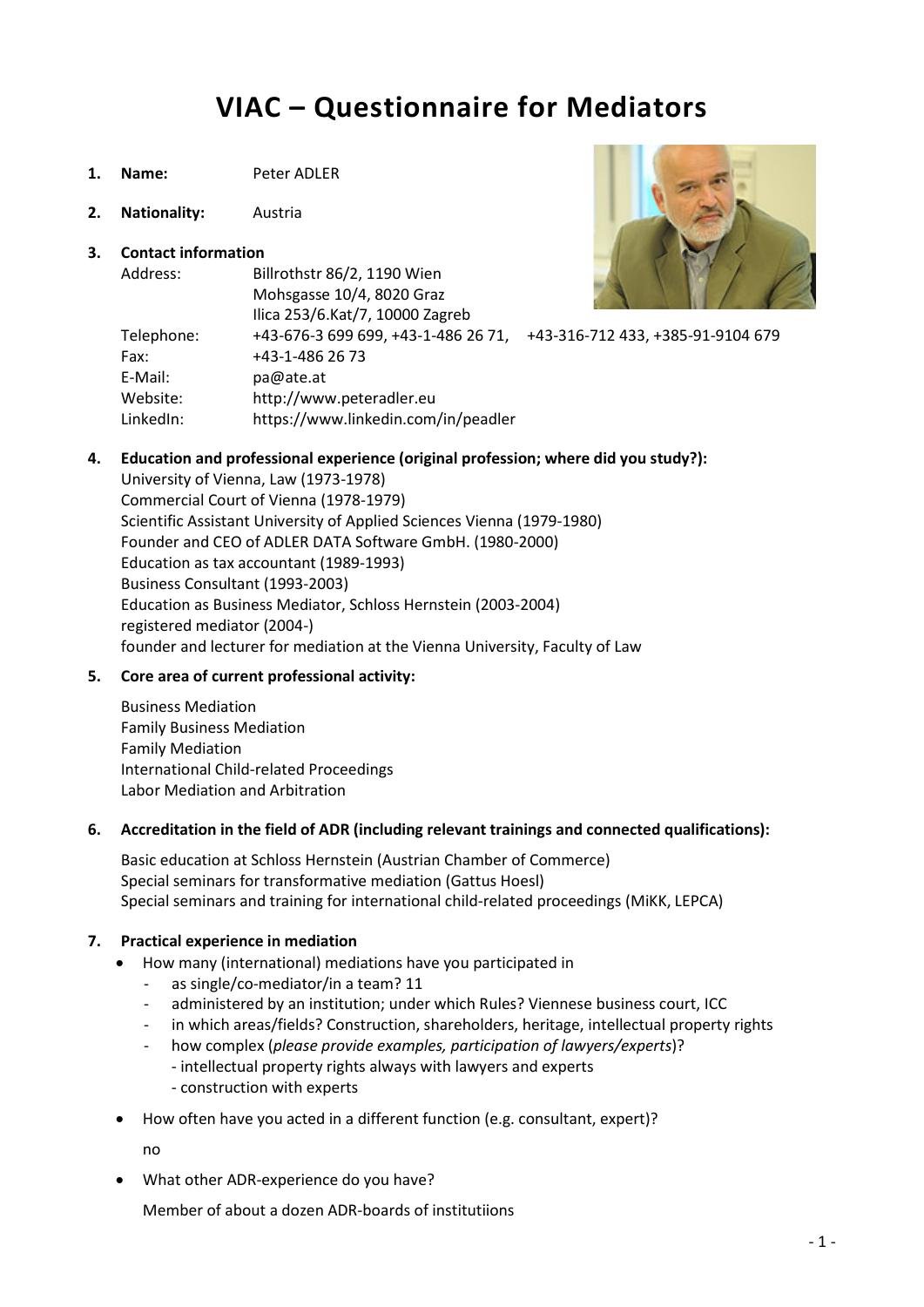#### 8. Languages (including levels)

#### Mother tongue: german

Working languages (i.e. languages in which you have both a spoken and written command so that you may conduct mediation proceedings in this language): german, english

Basic knowledge: croatian

#### 9. Style of mediation

Where do you see yourself? Please tick box as appropriate or indicate your preferred style.



© Alexander, Nadja (2011) "The Mediation Meta-Model - the realities of mediation practice," ADR Bulletin: Vol. 12: No. 6, Article 5. Available at: http://epublications.bond.edu.au/adr/vol12/iss6/5; see also here for a detailed description of the 6 mediation styles.

#### 10. Please describe aspects of your personality which could be interesting to clients you are going to mediate; what would former clients emphasize in your work?

- Long experience in different industries
- Experienced business consultant
- Studies of law, informatics and education in tax advisory
- Much experience in large profit and non profit institutions
- Experience in different ultures and religious backgrounds

#### 11. Publications and other activities in ADR related matters (e.g. training sessions, seminars, conferences, articles and others):

- Lecturer at the University of Vienna, law faculty, for mediation
- Lecturer in different courses of mediation education
- Special lectures for mediation with disabled people
- 12. Memberships in mediation institutions / functions in mediation institutions/organizations:
	- Board member of "Mediation ohne Barrieren" / "Mediation without barriers"
	- Member of the advisory board for mediation to the minister of justice
	- Member of the advisory committee for law questions at the Austrian Network of Mediators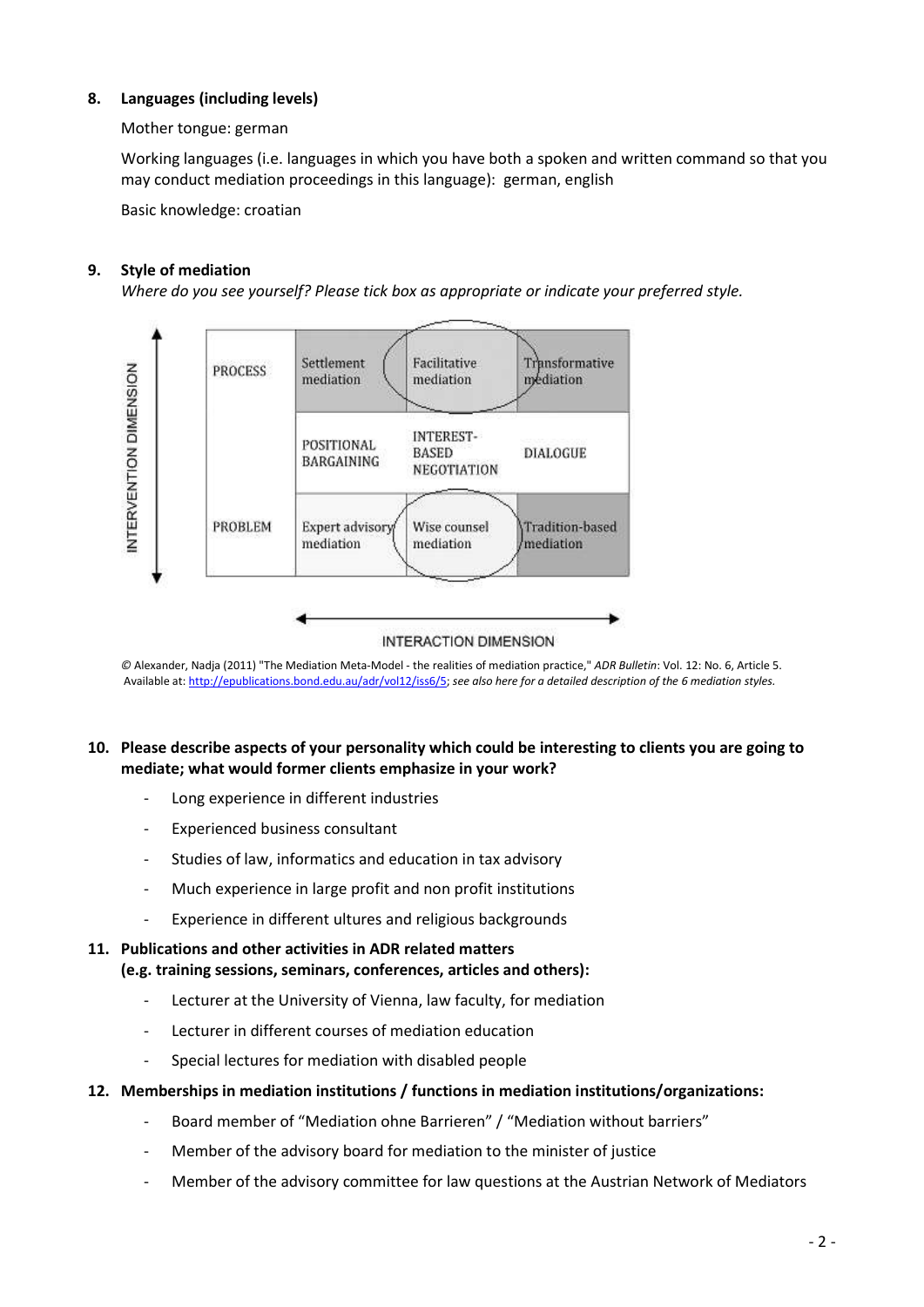#### 13. Special expertise or specializations (please list a maximum of three) in your ADR-practice:

- Construction industry
- Dealing with different legislations
- Intellectual property rights

#### 14. Soft Skills (e.g. intercultural competences):

- Intercultural competence, especially in religious questions
- Great empathy skills

#### 15. How do you ensure your professional quality (e.g. coaching, practice supervision, etc?

- Supervision
- Intervision
- Feedback circles in our own office
- checklists

#### 16. Date of birth:

28.3.1954

I have completed this questionnaire to the above to the best of my knowledge and believe it is accurate. I understand that the above information will be used for VIAC's internal use and may be given to interested persons or may be published on VIAC's website.

Date and signature:

9.2.2017

(also Delle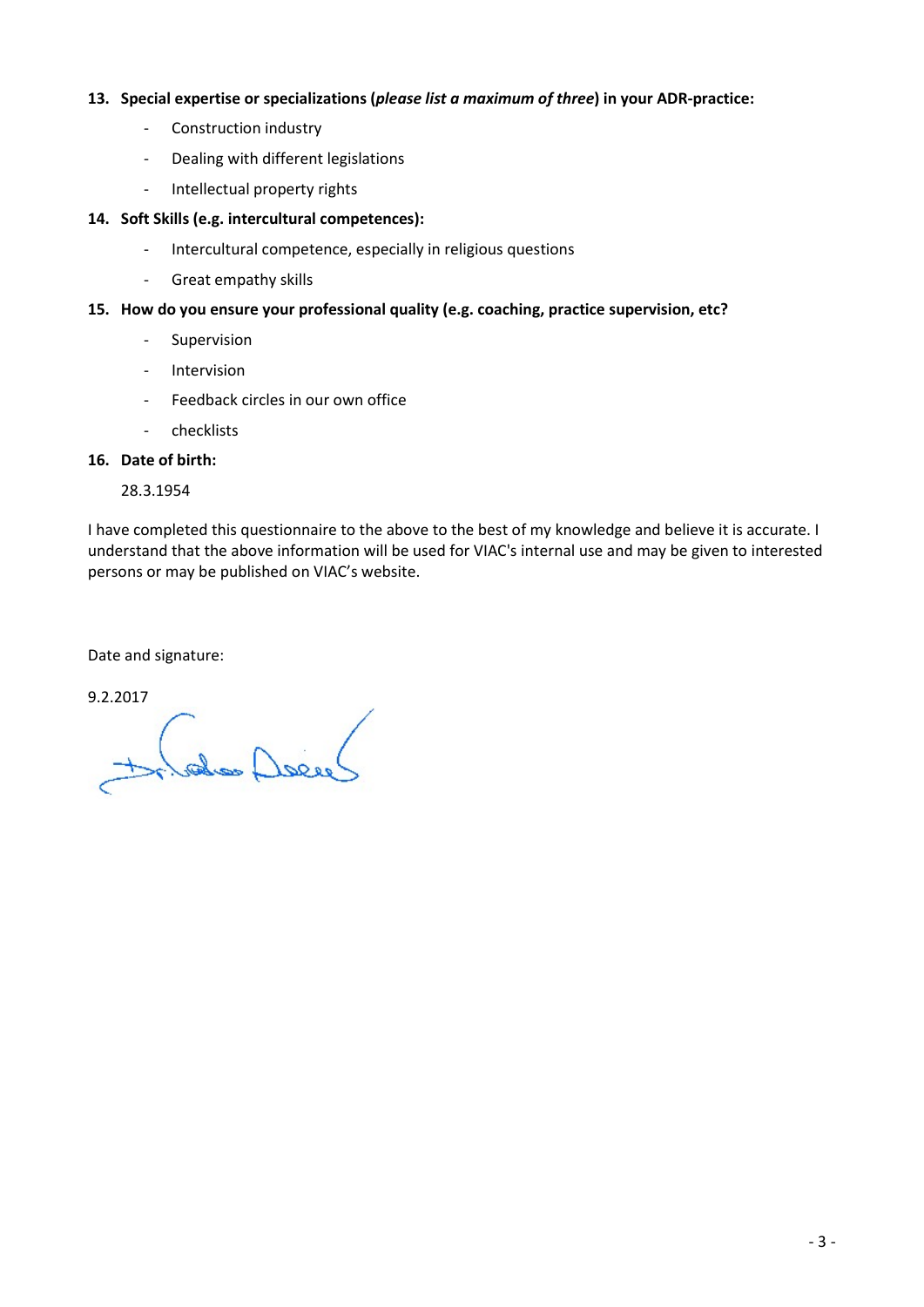# UNIV.-LEKTOR MAG. DR. PFTFR ADIFR

Billrothstr 86/2 1190 Wien / Vienna

Tel +43-1-486 26 71 Fax +43-1-486 26 73 mobile +43-676-3 699 699 peter.adler@univie.ac.at http://www.peteradler.at



# Family:

\* 28th march, 1954, 2 children , 3 grandchildren

# Education:

- 1964-1972 Gymnasium of the benedictines, Vienna
- 1973-1978 University of Vienna: Law, informatics, politics, publishing
- 1977 Ph.D.
- 1987-1991 education for tax consultant
- 2004-2005 education for mediation, listed in the list of mediators of the Austrian ministry of Justice 10.1.2005
- 2008 education as trainer (Vera F. Birkenbihl)

### Profession:

- 1970-78 **Emaillierwerk Josef Hölzl** Vienna (family business) during school and university studies
- 1978-79 University of life sciences, institute of law Univ.assistant (Prof. Manfried Welan)
- 1979-1986 ADLER DATA Software GmbH. Computer programs for financing, general ledger, cost accounting, production planning and logistics
- 1991-dato Musicschool Adler & Tinter OEG "easy learning" piano and guitar
- 1987-1996 University of Vienna, Institute for politics university lecturer
- 1996-2000 Business Consultant
- 2004-dato **Mediator**
- 2005-dato Mediation courses Lecturer in many courses for mediation, life consultancy and psychotherapy
- 2010-dato University of Vienna, Fakulty of law university lecturer for mediation